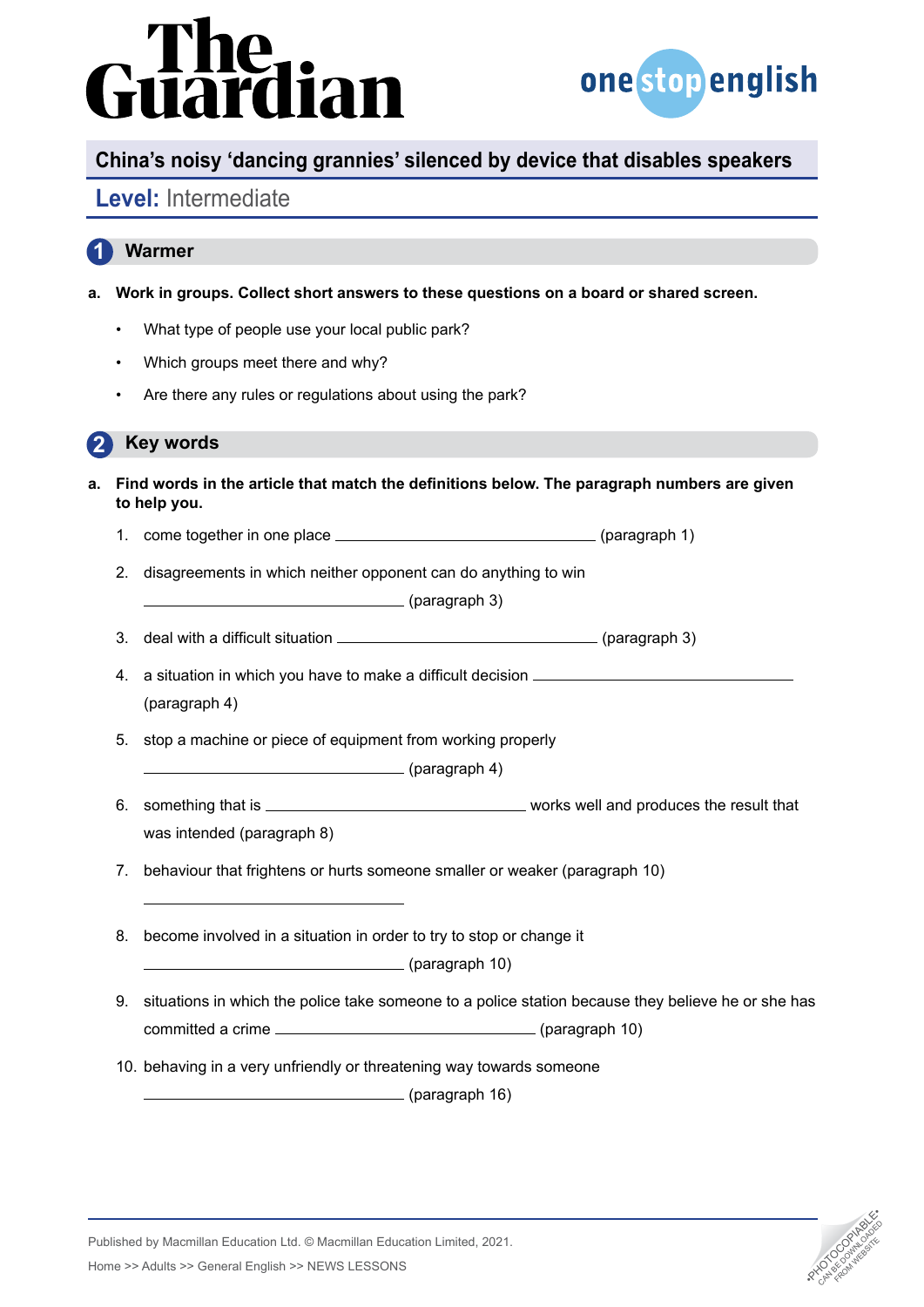# **The<br>Iardian**



# **China's noisy 'dancing grannies' silenced by device that disables speakers**

# **Level:** Intermediate

#### **b. Use some of the key words above to complete these sentences.**

1. Students are encouraged to tell a teacher about any incidents of

**they notice.** 

- 2. It takes courage to your fears.
- 3. The police had to <u>when protesters started throwing stones</u> and bottles.
- 4. We now face an embarrassing \_\_\_\_\_\_\_\_\_\_\_\_\_\_\_\_\_\_\_\_\_\_\_\_\_\_\_\_\_\_\_\_\_\_: Should we stay or go?
- 5. Pressing the red button will temporarily **contain the printer.** the printer.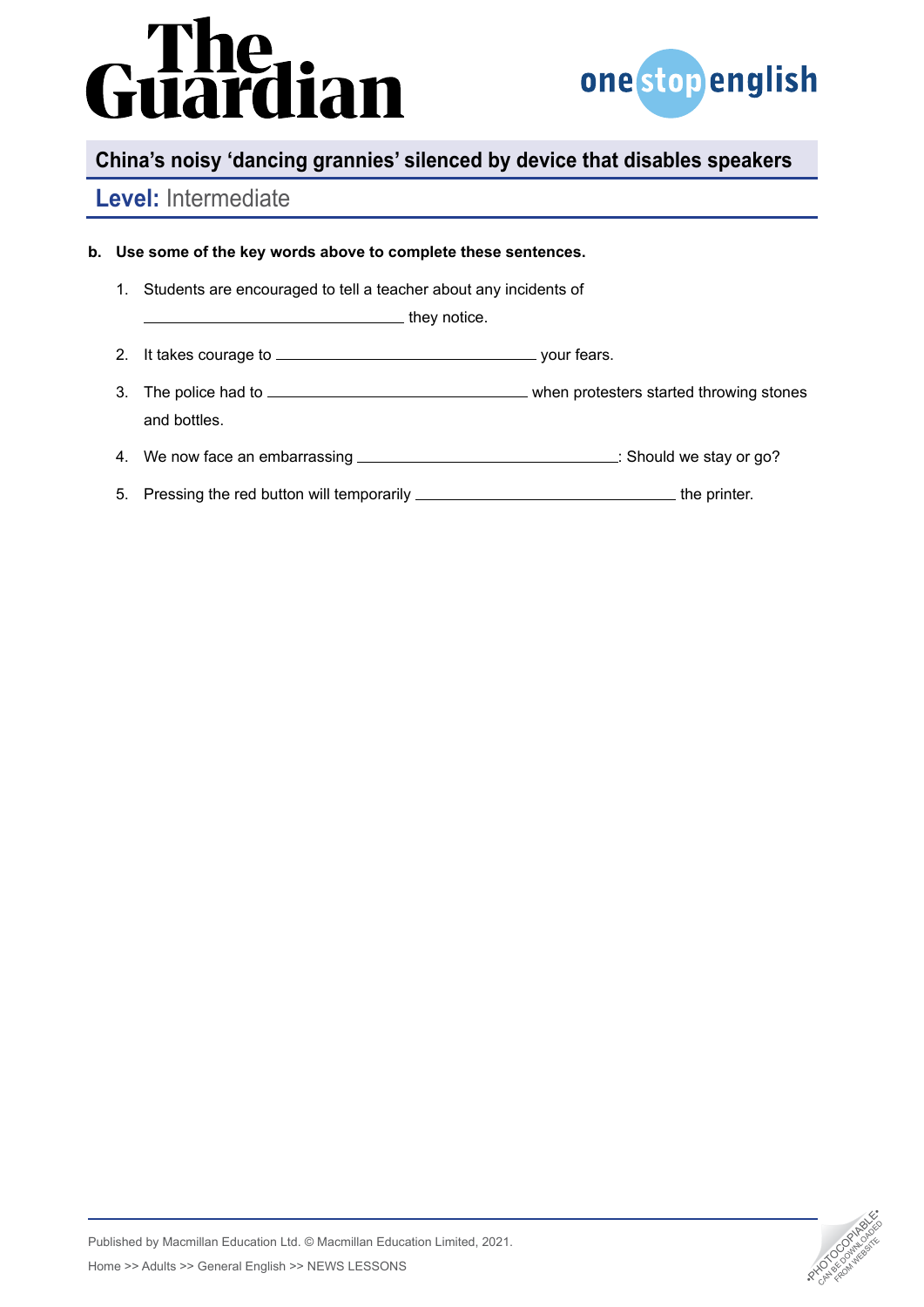# lian



# **China's noisy 'dancing grannies' silenced by device that disables speakers**

# **Level:** Intermediate

*Many people are too scared to confront the groups of middle-aged and older women who take over public parks and sports grounds to exercise along to music*

**Chi Hui Lin and Helen Davidson in Taipei**

#### **Fri 8 Oct 2021**

- Across China's public parks and squares, 1 in the early morning or late afternoon, the grannies gather.
- The groups, mostly middle-aged and older 2 women who went through the Cultural Revolution, dance together in corner of a local park or sporting ground to loud Chinese music.
- The tradition has led to standoffs, because the 3 loud music often disturbs the peace in highdensity residential areas. But many are too scared to confront the women.
- 4 Some people have looked for tech solutions to the dilemma of the dancing grannies. One went viral online: a remote stun gun-style device that is said to be able to disable a speaker from 50 metres away.
- 5 Reviews of the device were positive. "It is finally quiet. For two days the grannies thought their speaker is not working!", said one on Taobao, China's version of eBay.
- "Great invention, with this tool I can control the 6 neighbourhood now," said another.
- China has an estimated 100 million dancing 7 grannies. Square dancing allows older women, many of whom live alone or with younger family members, to socialise. They form strong connections, often shopping and doing other activities together.
- 8 State media has described the square dancing, which has its roots in the Cultural Revolution of the 1960s, as a "positive and effective way to reduce the medical and financial burden as well as increase the life quality of older people".
- "Many participants are retired, their children are 9 no longer around. Square dancing allows them to have a social life."
- 10 But neighbours complain it is out of control, with competing groups blasting their music over each other in small areas, and bullying those who try to intervene. Viral videos and reports have shown the groups arguing and fighting with basketball players to take over their court, and breaking into a football field and stopping the game to dance there, prompting a police response and arrests.
- In 2019, Tianjin City started to allow police to 11 fine the dancing grannies up to 500 yuan (£56) if their music is too loud in public.
- 12 Some disputes have become violent. In Shijiazhuang, neighbours fight back at the grannies by spreading stinky tofu, paint, and engine oil while they are dancing.
- 13 "Most of them are from the Red Guard\* era, they don't respect society or the environment," said a young Chinese resident of Guiyang, who did not want to be named.
- "Square dancing is a problem left over from 14 history. Many elderly people feel that the whole China is built by their generation. They can say and do anything they want. They think young people have done nothing, and cannot question them."
- 15 I tried to communicate with them once, but the police stopped me," said the Guiyang man. "They thought I was going to do something bad."
- 16 It's not all hostile. One group in Lanzhou city, Gansu, found a solution that makes everyone happy. They use bluetooth earphones, and have their own version of a silent disco.

© Guardian News and Media 2021 First published in *The Guardian*, 08/10/2021

*\*Red Guard = a mass student-led paramilitary social movement mobilized and guided by Chairman Mao Zedong in 1966 through 1967, during the first phase of the Chinese Cultural Revolution*



Published by Macmillan Education Ltd. © Macmillan Education Limited, 2021. Analysished by Macmillan Education Ltd. © Macmillan Education Limited, 2021.<br>Home >> Adults >> General English >> NEWS LESSONS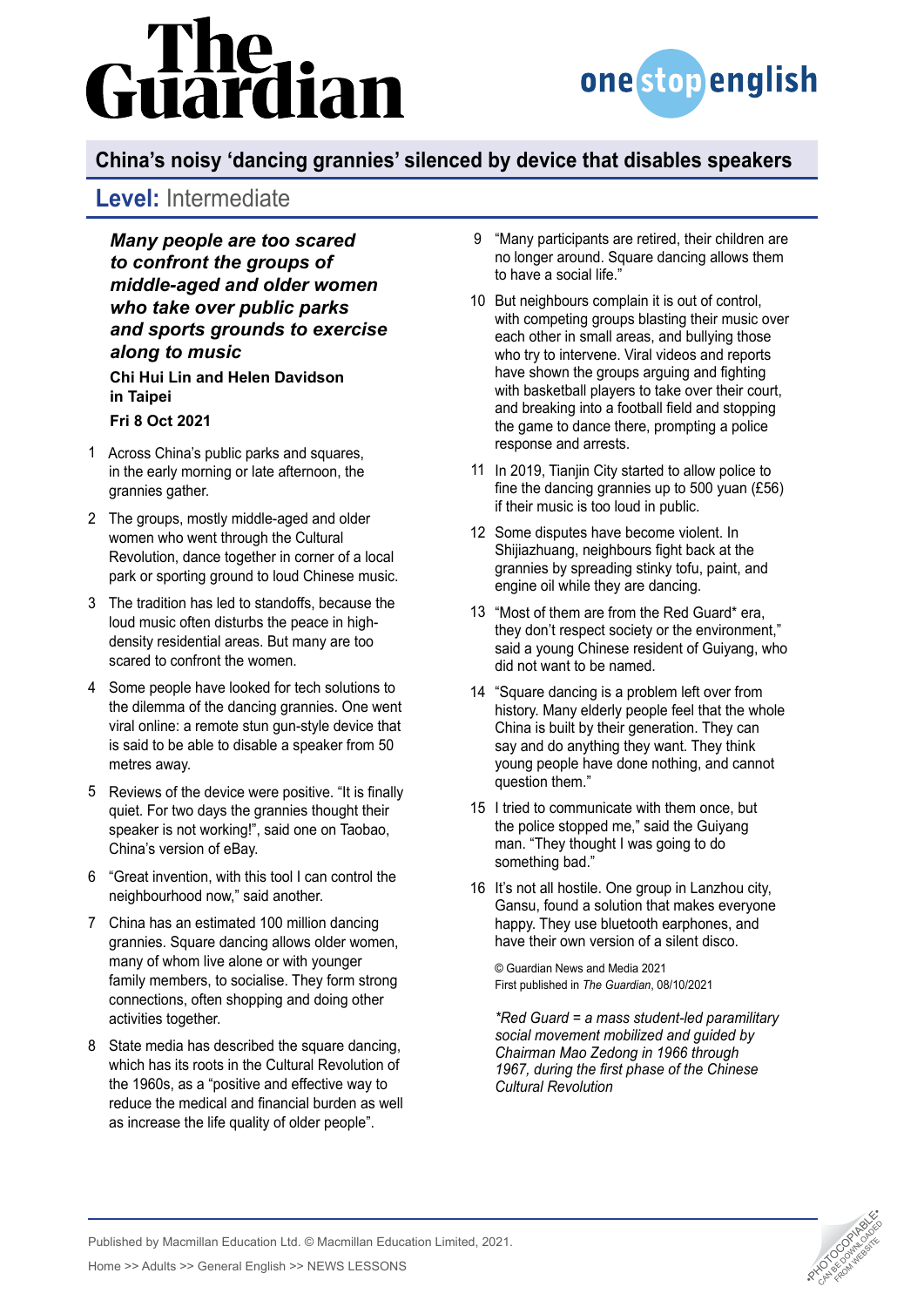# dian



### **China's noisy 'dancing grannies' silenced by device that disables speakers**

## **Level:** Intermediate

#### **3 Comprehension**

- **a. Decide whether the sentences are true or false according to the information in the article. Correct any that are false.**
	- 1. The members of the square dancing groups are mostly elder women.
	- 2. They meet in public parks and squares in the early morning or late afternoon to dance together.
	- 3. They do this to earn money to pay for their health care.
	- 4. People who live near the parks say the music is too loud and they have no peace while the groups are dancing.
	- 5. The dancing groups are accused of bullying people who ask them to be quieter.
	- 6. Some people in nearby apartment blocks have bought guns online and threaten to shoot the dancers.
	- 7. Some cities make the groups pay money if there are more than 500 people in a group.
	- 8. One group has tried using Bluetooth earphones so that they do not need to play loud music that everyone in the area can hear.

#### **4 Key language**

- **a. Join the words to make word pairs from the article. Find them in the article to check your answers.**
	- 1. sporting areas
	- 2. residential burden
	- 3. tech response
	- 4. stun dancing
	- 5. square life
	- 6. financial gun
	- 7. social ground
	- 8. police solutions
- **b. With a partner, talk about their meanings and come up with a definition for each pair.**
- **c. Use the word pairs to talk about the article.**
- **d. Now use each one in a new and unrelated sentence of your own.**



Published by Macmillan Education Ltd. © Macmillan Education Limited, 2021. Analysished by Macmillan Education Ltd. © Macmillan Education Limited, 2021.<br>Home >> Adults >> General English >> NEWS LESSONS •PHOTOCOPIA •PHOTOCOPIA •PHOTOCOPIA •PHOTOCOPIA •PHOTOCOPIA<br>Analysis •Photocopy •PHOTOCOPIA •PH